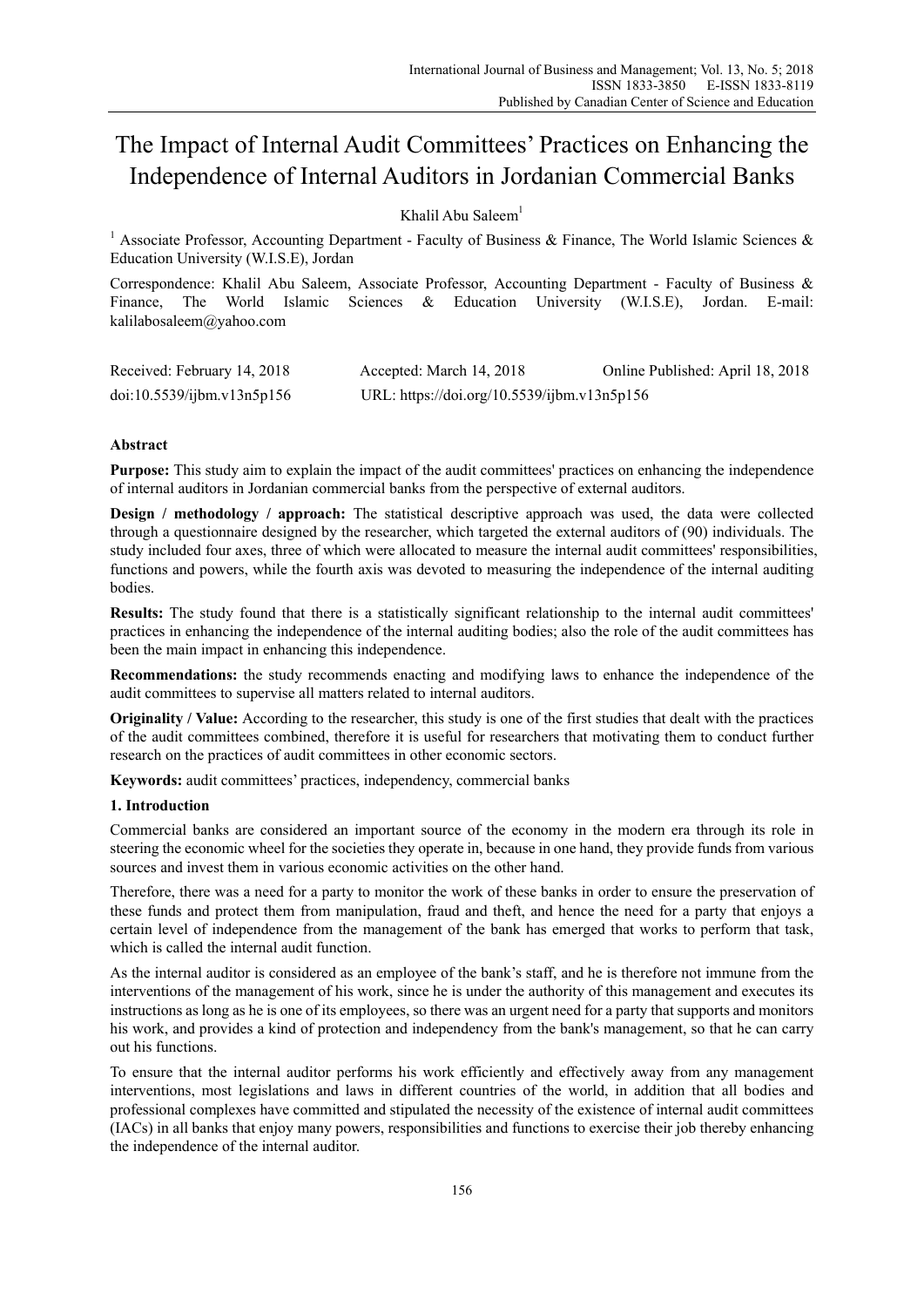## **2. Study Importance**

The importance of the study stems from the role that the IACs can perform in providing an appropriate level of independence to the internal audit services that monitor the bank's operations to prevent fraud and mistakes, as well as they are one of the most important parts of the internal control system in commercial banks.

## *2.1 Study Problem*

The study problem can be framed by the following main question:

- Do the IACs practices affect on strengthening the independence of the internal audit services in Jordanian commercial banks? The following questions stem from the main question:

1. Do the functions of IACs affect the reinforcement of the independence of the internal audit services in Jordanian commercial banks?

2. Do the responsibilities of IACs affect the reinforcement of the independence of internal audit services in Jordanian commercial banks?

3. Do the powers of the IACs affect the reinforcement of the independence of internal audit services in Jordanian commercial banks?

## *2.2 Study Objectives*

The objective of this study aims at identifying the impact of the IACs practices on enhancing the independence of the internal audit services in the Jordanian commercial banks and thus achieving the following sub-objectives:

1. Identify the impact of the functions of the IACs on enhancing the independence of the internal audit services in the Jordanian commercial banks.

2. Identify the impact of the responsibilities of the IACs on enhancing the independence of the internal audit staff in Jordanian commercial banks.

3. Identify the impact of IACs on enhancing the independence of the internal audit staff in Jordanian commercial banks.

## *2.3 Study Hypotheses*

**H0**: There is no impact of a statistical indication for practices of the IACs on enhancing the independence of the internal audit staffs in Jordanian commercial banks; the following sub-hypotheses are derived from:

**H01**: There is no impact of the functions of IACs on enhancing the independence of the internal audit staff in Jordanian commercial banks.

**H02**: There is no impact of the responsibilities of IACs on enhancing the independence of the internal audit staff in Jordanian commercial banks.

**H03**: There is no impact of the powers of IACs on enhancing the independence of the internal audit staff in Jordanian commercial banks.

## *2.4 Limitations of the Study*

Perhaps the most prominent determinants of the study is the inability of the researcher to find previous studies related to the subject of the study, therefore, the researcher used the studies related to some of the study variables.

## *2.5 Theoretical Background*

2.5.1 Concept and the Importance of the Audit committees:

The need to the existence of audit committees (ACs) has emerged to assist high management in exercising its supervisory and control functions efficiently and effectively, in addition to hinder the manipulation of executive management in the financial statements, and due to the increased interest in this concept, all countries of the world has issued a number of laws and legislations that emphasize the need for ACs within the organizational structure of companies in their various forms.

Audit committee (AC) has been defined by many researchers and bodies, (Braiotta, 2010), (Arens et al, 2010:) defined it as: "a selective number of persons among the members of the board of directors of the company, which shall be responsible for maintaining the auditor's independence from management, it may consist of three, five or seven members of non-executives of the board of directors, as Richard M. Ferry chairman of the Global Korn/ Ferry pointed out that it is "An arbitrary committee emanating from the board of directors, which is composed mainly of non-executive directors, who are characterized by independency, on contrary to the other arbitrary committees that are constituents from management board such as the finance or executive committees" (AICPA,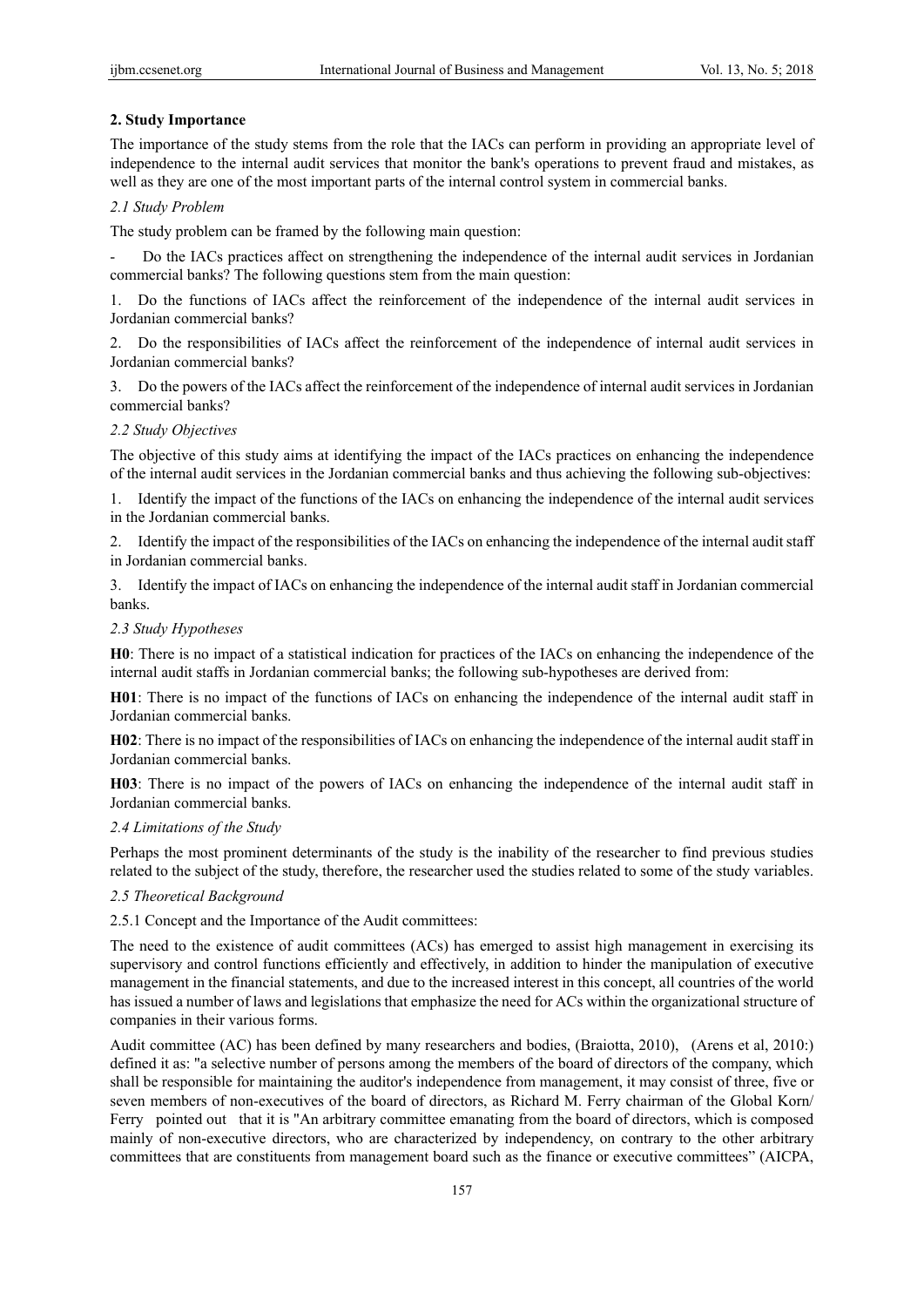1978), while (Mallin, 2003) defined it as: "A committee composed of non executives directors which is responsible for assessment of the performance of the management board and make sure that the executive decisions have been issued individually, in addition to conduct a periodical evaluation of the internal control system, also contributing in determining the missions and responsibilities for internal and external audit", while (CICA, 1992) defined as: "A committee composed of non executives' managers that their responsibilities concentrated on auditing the annual finance menus before submitting them to the management board. The audit committee is considered as a link between auditors and the management board, its activities summed up by nominating the external auditor and auditing the scope and the results of the auditing, as well as evaluating the internal control system of the company and all the published financial information".

(Marria n, 1988) defined it as: "A committee composed of three to five directors who are not responsible of any executive responsibilities of the financial management and most of its work concerns auditing financial reports, evaluating the effectiveness of the internal control and accounting system of the company, in addition to discussing the results of the auditing with the internal and external auditors and submit recommendations about nominating and identifying the fees for the external auditor".

(Sarbanes-Oxley Law, 2002) law indicated a set of requirements that must be provided in the member of the AC, such as experience and scientific qualification, in addition to the familiarity with the nature of the functions of the AC and its responsibilities, although there is no consensus on one and a specific definition of this committee, but there is a consensus on some special features of its composition and functions, including:

1. A committee issued from the management board and composed from non-executive members.

- 2. A professional committee with a high degree of experience and knowledge of accounting and auditing.
- 3. Conducting supervision and control on a group of internal and external parties at the company.

4. There is interference between its responsibilities towards the internal parties and it works to coordinate between those parties.

5. Aims to protect the rights of shareholders.

2.5.2 The Role of Audit Committees in Supporting the Effectiveness of Internal Audit

AC performs an important role in increasing the effectiveness of internal audit and work for its improvement and development, specially, that internal audit operations have a large impact on all operations of the company, as well as the function of internal audit is considered the most important parts of the internal control system applied at the company.

Given to the important role that is played by the internal audit function in hindering the manipulation and discovering errors, and because the internal auditors are employees inside the company and have a full acknowledge of the nature of company's operations and the applied accounting policies, many bodies concerned with the necessity of the AC to follow up internal audit plans and choose the appropriate party to perform the auditing and hold meeting with the head of internal audit to solve the discovered errors and solve them, (Suleiman, 2006), therefore, the AC should pay attention to the internal audit, since there is mutual relationship between them and they affect each other.

In order to accomplish the internal auditors their role effectively, they should enjoy the independency, so that the existence of AC in the company would consolidate and promote the independence of internal audit, which start with nominating a responsible auditing team and study their work plan and the scope of examination and reports which are issued by them, as well as provide the necessary resources for them and solve the problems which may arise with management and increase the interaction and coordination with the external auditor (Al-Momani 2008, p. 470), in the same context (Kevin, 2000, p. 42), sees that the first step at strengthen the independence of the internal audit is represented in that its activities should not be linked with senior management of the company, because that will decrease the confidence of users of finance statements in the audit works ability to avoid cheating, where the efficiency and objectivity of these works enhanced when hiring the internal auditors and identify their rewards and dismissing them are within the power of the AC, and their reports should be oriented to this committee in order to study and evaluate it and raise notes and recommendations to the management board.

As for independence, it was defined by (IIA , 2001) in standard No. 1100 as: To liberate from the conditions and circumstances which threatening the capacity of internal audit or the executive director of auditing to undertake of internal audit responsibilities in a nonbiased manner, and to achieve a possible investigation degree of independence necessary for effective performance of the responsibilities of internal audit activity, furthermore, the executive director of the internal audit must have the ability to access directly without any restrictions to the senior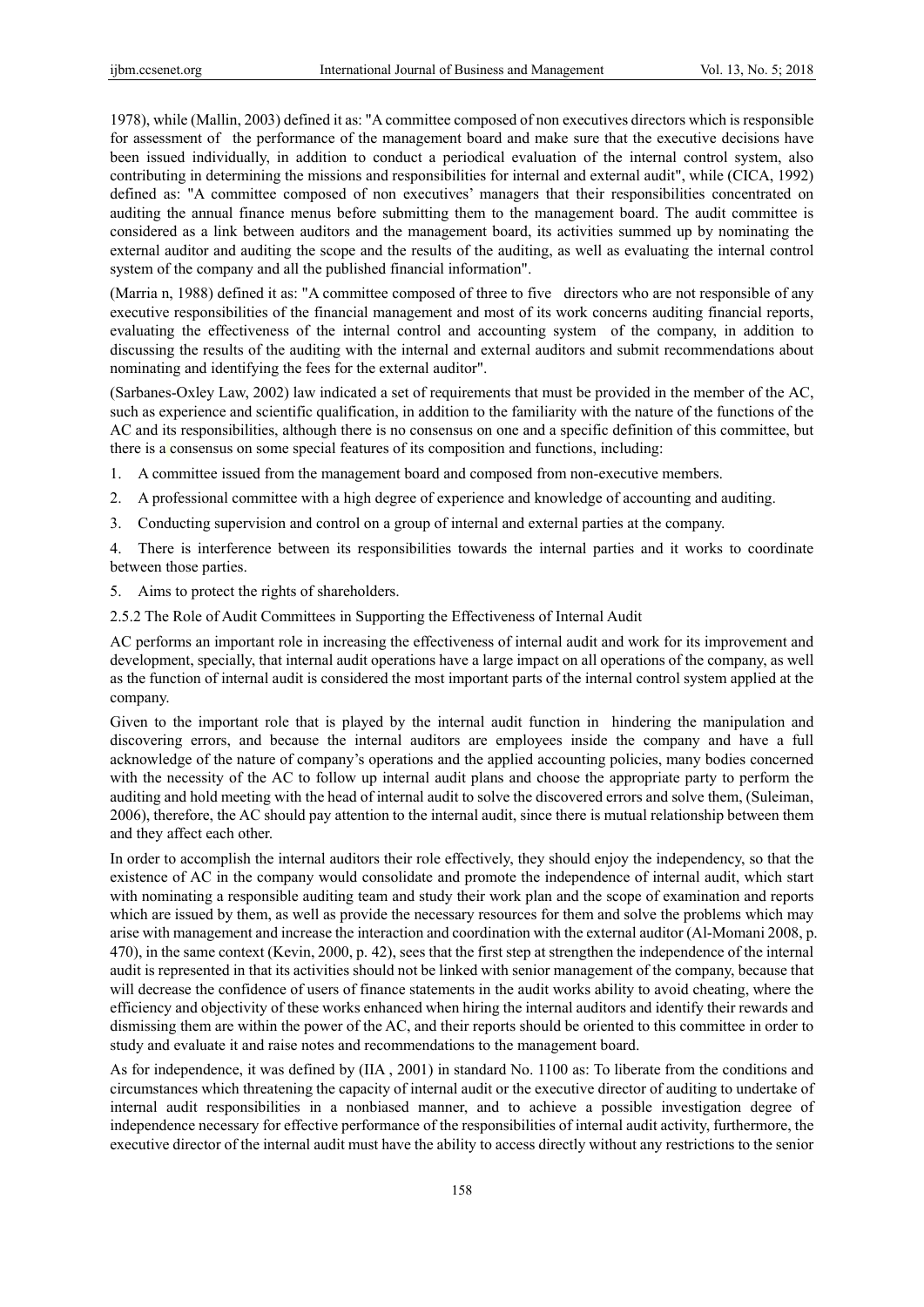management and to the board, and the resources that threatening the independency on the internal auditor level and on the level of audit tasks and on functional and organizational levels should be controlled with.

(IIA, 1999) defined internal audit as: An advisory, objective, independent and reassured activity, aims to increase the operations of the entity's revenues and improve them. The internal audit helps the entity in achieving its objectives through an organized methodology to evaluate and improve the effectiveness of the risk management, control and governance.

2.5.3 Audit Committee Functions

AC conducts many mission regarding supporting the function of internal audit that is represented in the following (Dahdouh, 2008, p. 270):

1. Assessment of the effectiveness of internal audit and its quality as a part of internal control system that is conducted according to professional performance standard.

2. Following the regulations and systems related to internal audit tasks and approve them.

- 3. Checking internal audit performance strategy and its annual plan and approve them.
- 4. Consolidation of the independence of the internal audit through:
- a. Appointing internal audit director and dismiss him.
- b. Making sure that internal audit has adequate resources to maintain its operations.
- c. The freedom of the audit director to contact the AC to discuss any important issues.
- d. Making sure that there are no restrictions on internal auditors when they implement their duties.
- e. Participation in hiring, promoting and substitute the audit team.

5. Checking the internal audit results, in particular that which has an important influence, such as the illegal actions and weakness points in internal control.

6. Checking the vocational level for internal auditors and the extent of their competence in implementing their responsibilities.

7. Coordinating between internal and external auditors' work that lead to the improvement of communication between them and increasing the quality of audit operation and achieve integration between them.

As mentioned above, the importance of the role of the AC is obvious in supporting the Internal audit operations through the supervision of the management of internal audit and study the work plan, support the independence of audit employees and maintain the communicating lines between the management board and external audit.

## 2.5.4 Audit Committee Responsibilities

AC responsibilities include conducting basic activities, (KPMG, 2004) such as:

1. Assessment of the management procedures in determining fraud risks and prevent them, including measures which implemented by the management, and is designed for discovering any fraud and prevent it.

2. Supervision on internal control applied on the management when preparing financial reports and searching for any possibility of infringement of the management or the inappropriate use of this control.

3. Comparison of the reasonability of the financial results with the previous or expected results and conduct quarterly analysis of the main reserves.

4. Assessment of management operations and its procedures, in addition to documenting all important estimates that are used in the process of preparing financial reports.

5. Assessment of the management input and documenting it regarding processing daily records which entered periodically and the process of closing the financial reports cycle.

6. Develop a program for the staff and others to report any fraud and immoral conduct.

7. Submit other visions and guidance about implementation or strengthen measures to prevent fraud.

2.5.5 Audit Committee Powers

The Jordanian Banking Law issued in 2000 refers to the powers of the AC. Article (32) of the Law states as follows:

**A.** A committee called (Audit Committee) shall be formed in each bank by a decision of its board of directors composed of a chairman and two members elected by the Board of Directors of the Bank amongst the members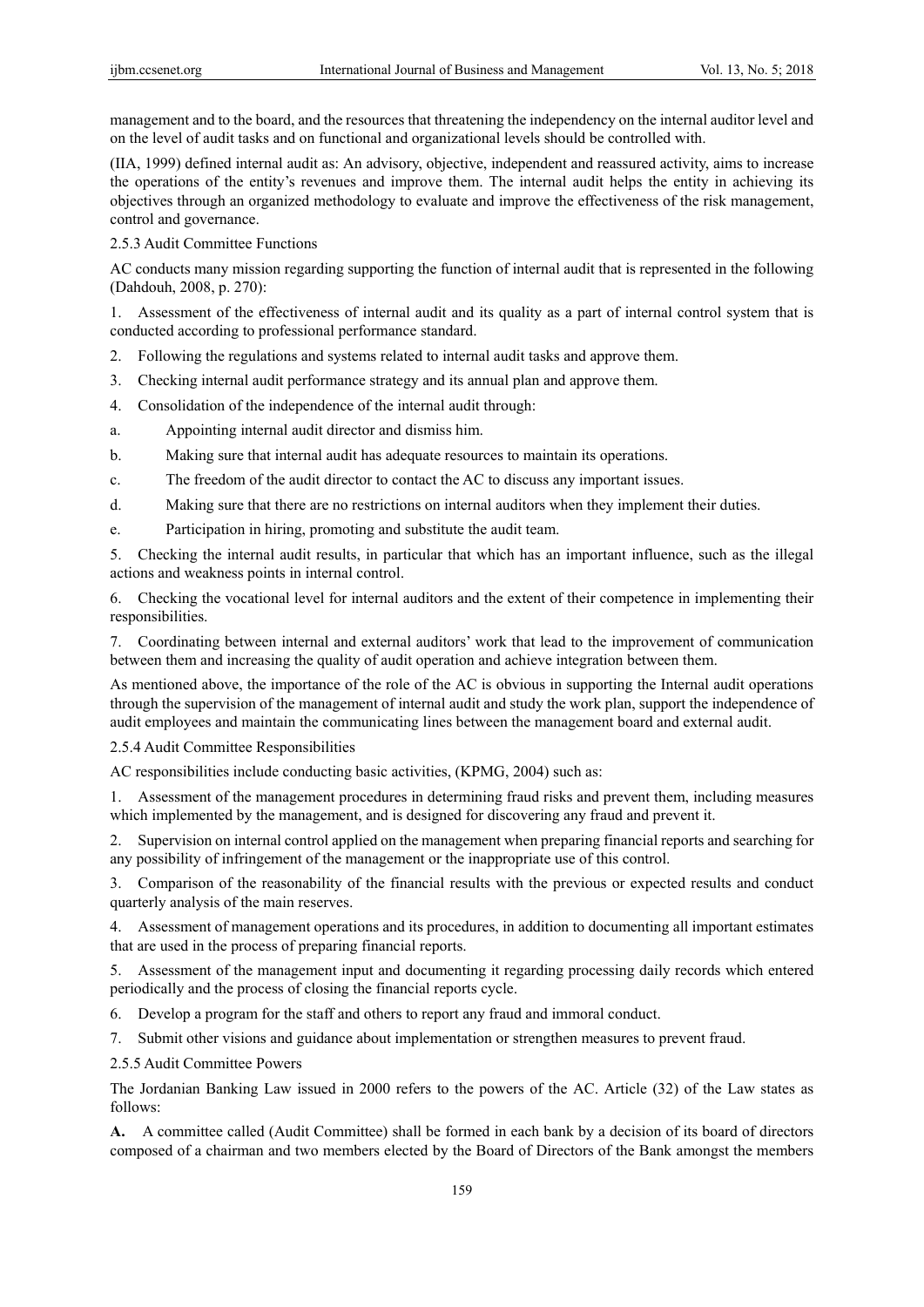who have no executive functions within the Bank. The Committee shall continue its work for the duration of the Board membership, and the committee shall exercise the following functions and powers:

1. Monitor the comprehensiveness extent of the external audit of the bank's work and to verify the existence of coordination between works of the external auditors in case of existing more than one auditor.

2. Review the observations contained in the reports of the Central Bank and the reports of the external auditor and follow up the actions taken thereon.

3. Study the annual internal audit plan, review the observations contained in the inspection reports and the internal audit's reports and follow up on the taken procedures.

4. Review the financial statements of the bank before presenting them to the Board of Directors, in particular, verifying the Central Bank's orders regarding the adequacy of allocations taken to meet doubtful debts and the perquisites of the securities in portfolios and expressing an opinion on the bank's non-operating debts or proposed to be considered as debt-impaired.

- 5. Ensure the accuracy, safety and compliance of accounting and control procedures.
- 6. Ensure full compliance with the laws, regulations and orders that the bank works are subjected to.

7. Study any issue presented to it by the Board of Directors of the bank or any issue which the committee deems necessary to be discussed and to express an opinion thereon.

**B.** The committee operates under the supervision of the Board of Directors and submits to it its reports and recommendations of the results of exercising its functions.

#### **3. Previous Studies**

Based on study limitations, the researcher suggested using the studies related to some of the study variables as follows.

Table 1. Previous studies

| Author                                           | <b>Study title</b>                                                                                                                | <b>Study objectives</b>                                                                                                                                                                                                                                                                       | <b>Results</b>                                                                                                                                                                                                                                                                                                                                        |
|--------------------------------------------------|-----------------------------------------------------------------------------------------------------------------------------------|-----------------------------------------------------------------------------------------------------------------------------------------------------------------------------------------------------------------------------------------------------------------------------------------------|-------------------------------------------------------------------------------------------------------------------------------------------------------------------------------------------------------------------------------------------------------------------------------------------------------------------------------------------------------|
| Tamer, (2010)                                    | Role<br>of<br>audit<br>The<br>committees<br>at<br>Consolidation of Internal<br>Auditor at Commercial<br>Banks.                    | Shedding light upon the meaning of ACs<br>in terms of their formation, objectives and<br>responsibilities to increase and confirm<br>the credibility of financial statements and<br>reports.                                                                                                  | It found that the existence of an internal<br>committee in commercial banks will<br>consolidate the independence of internal<br>auditor and help at raise the efficiency and<br>effectiveness of internal audit management<br>performance.                                                                                                            |
| Stewart<br>&<br>Subramaniam.<br>(2009)           | Audit<br>Internal<br>Independence<br>and<br>Objectivity: A review of<br>literature<br>and<br>current<br>opportunities for future. | To reviewed the modern literatures about<br>the objectivity and independence of<br>internal audit at the current professional<br>environment.                                                                                                                                                 | The independency and objectivity of internal<br>audit is a rich and fruitful field from<br>investigation, where researchers can submit a<br>valuable contribution in the continuous<br>development of the profession.                                                                                                                                 |
| Christopher,<br>Sarens,<br>and<br>Leung $(2009)$ | "A critical analysis of the<br>independence<br>of<br>the<br>audit function:<br>internal<br>evidence from Australia".              | Aims<br>critically<br>to<br>analyze<br>the<br>independence of the<br>audit<br>internal<br>function through its relationship with<br>management and the AC.                                                                                                                                    | Identified<br>of<br>a<br>number<br>threats<br>to<br>independence including having the CEO or<br>CFO approve the internal audit budget and<br>being involved in the audit plan, not reporting<br>functionally to the AC, the AC not , having<br>sole responsibility for appointing and<br>dismissing the CAE and a lack of AC<br>accounting expertise. |
| Van<br>Peursem<br>(2005)                         | "Conversations<br>with<br>auditors:<br>internal<br>the<br>power of ambiguity".                                                    | Examines the New Zealand internal<br>auditor role and addresses how an<br>effective internal auditor can overcome<br>the tension of working with management<br>improve performance while also<br>to<br>sufficiently<br>remaining<br>distant<br>from<br>management in order to report on their | Found internal auditors' close relationship<br>with<br>management<br>place<br>their<br>can<br>independence from management at risk.                                                                                                                                                                                                                   |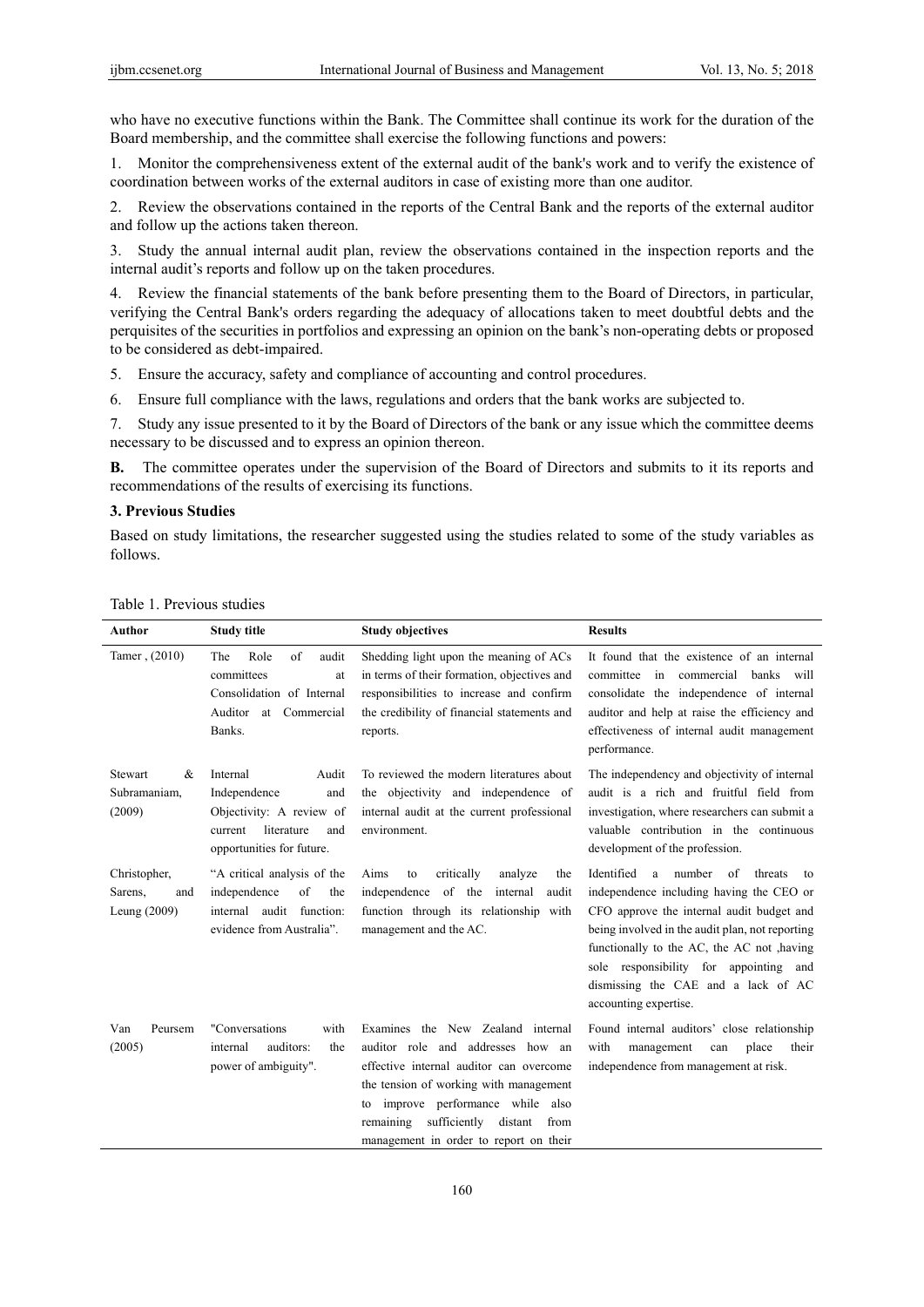|                                           |                                                                                                                                    | performance.                                                                                                                                                                                                                                                                                                       |                                                                                                                                                                                                                                                                                                                                                |
|-------------------------------------------|------------------------------------------------------------------------------------------------------------------------------------|--------------------------------------------------------------------------------------------------------------------------------------------------------------------------------------------------------------------------------------------------------------------------------------------------------------------|------------------------------------------------------------------------------------------------------------------------------------------------------------------------------------------------------------------------------------------------------------------------------------------------------------------------------------------------|
| Thomas, et. al,<br>(2004)                 | Audit<br>The<br>Role<br>οf<br>Committees<br>at<br>Consolidation of Internal<br>Auditor at Commercial<br>Banks.                     | To analyzing and acknowledging the<br>importance and the benefit of ACs for<br>small business banks                                                                                                                                                                                                                | The study reached out that banks which have<br>an internal audit committee have an internal<br>control more than banks that don't have such<br>internal committees.                                                                                                                                                                            |
| Lee, Mande, and<br>Ortman, (2004)         | impact of<br>The<br>audit<br>committee and the board of<br>directors<br>the<br>on<br>independence<br>οf<br>the<br>auditor.         | To shed the light on the impact of the ACs<br>directors<br>board<br>of<br>and<br>the<br>on<br>independence of the auditor.                                                                                                                                                                                         | The serious cooperation with the auditor<br>results from the independence of the ACs and<br>board of directors.                                                                                                                                                                                                                                |
| Keinath, et al.,<br>(2004)                | Audit<br>Committee<br>Responsibilities Focusing<br>Oversight,<br>Open<br>on<br>Communication, and Best<br>Practices.               | To identify the responsibilities of the AC<br>and its role in supervising the preparation<br>of financial reports.                                                                                                                                                                                                 | It found that 100% of the ACs are responsible<br>for reviewing the annual financial reports.                                                                                                                                                                                                                                                   |
| Goodwin (2003)                            | The relationship between<br>the audit committee and<br>the internal audit function:<br>Evidence from Australia<br>and New Zealand. | Explores the separate impact of AC<br>independence and the proportion of<br>members with accounting or finance<br>experience on the AC's relations with the<br>internal audit function. It also seeks to<br>isolate differences between public and<br>private sector ACs and between Australia<br>and New Zealand. | independence<br>Found<br>and<br>accounting<br>experience have a complementary impact on<br>AC relations with internal audit. AC<br>independence was found to be more<br>associated with issues of process while<br>accounting experience is associated with AC<br>reviewing the work of internal audit.                                        |
| Carcello,<br>Hermanson and<br>Neal (2002) | Disclosures<br>in<br>audit<br>committee<br>charters<br>and<br>reports.                                                             | Explores AC activities and identifies<br>possible areas for further AC reform.<br>Included disclosures relating to auditor<br>oversight.                                                                                                                                                                           | Found disclosures relating to external audit<br>were more prevalent than those relating to<br>internal audit. Less than 50% of companies<br>reported having private meetings with<br>internal audit.                                                                                                                                           |
| Raghunandan,<br>Read and Rama<br>(2001)   | Audit<br>committee<br>composition,<br>'gray<br>directors,' and interaction<br>with internal auditing.                              | Examines the association between AC<br>composition<br>the<br>and<br>committee's<br>interaction with internal audit.                                                                                                                                                                                                | Found that ACs without 'gray' directors and at<br>least one member with financial expertise<br>will have longer meetings with the CAE<br>provide private access to the CAE, and<br>review the IA program, results and interaction<br>with management. Provides empirical<br>support that AC composition can impact on<br>oversight activities. |
| Goodwin<br>and<br>Yeo (2001)              | Two<br>factors<br>affecting<br>internal<br>audit<br>independence<br>and<br>objectivity: Evidence from<br>Singapore.                | Examines<br>whether<br>the<br>relationship<br>between internal audit and the AC<br>the<br>influences<br>independence<br>and<br>objectivity of internal auditors.                                                                                                                                                   | Found the level of interaction between an AC<br>and internal audit was greater when the AC<br>was comprised of independent directors.                                                                                                                                                                                                          |

## **4. Data and Methodology**

This chapter describes the research methodology in this study. The chapter included the research questions and hypotheses, design of the study, population of the study, sample, and the instruments used in this study.

## *4.1 Study Population*

The study population consists of the external auditors practicing auditing profession in Jordan, they are: 402 auditors from (Jordan Association of Certified Public Accountants, JACPA). In order to achieve the objectives of the study, a purposive sample of 90 auditors was selected to audit the accounts of the commercial banks in Jordan, 87 questionnaires were retrieved and thus the recovery rate was 97%.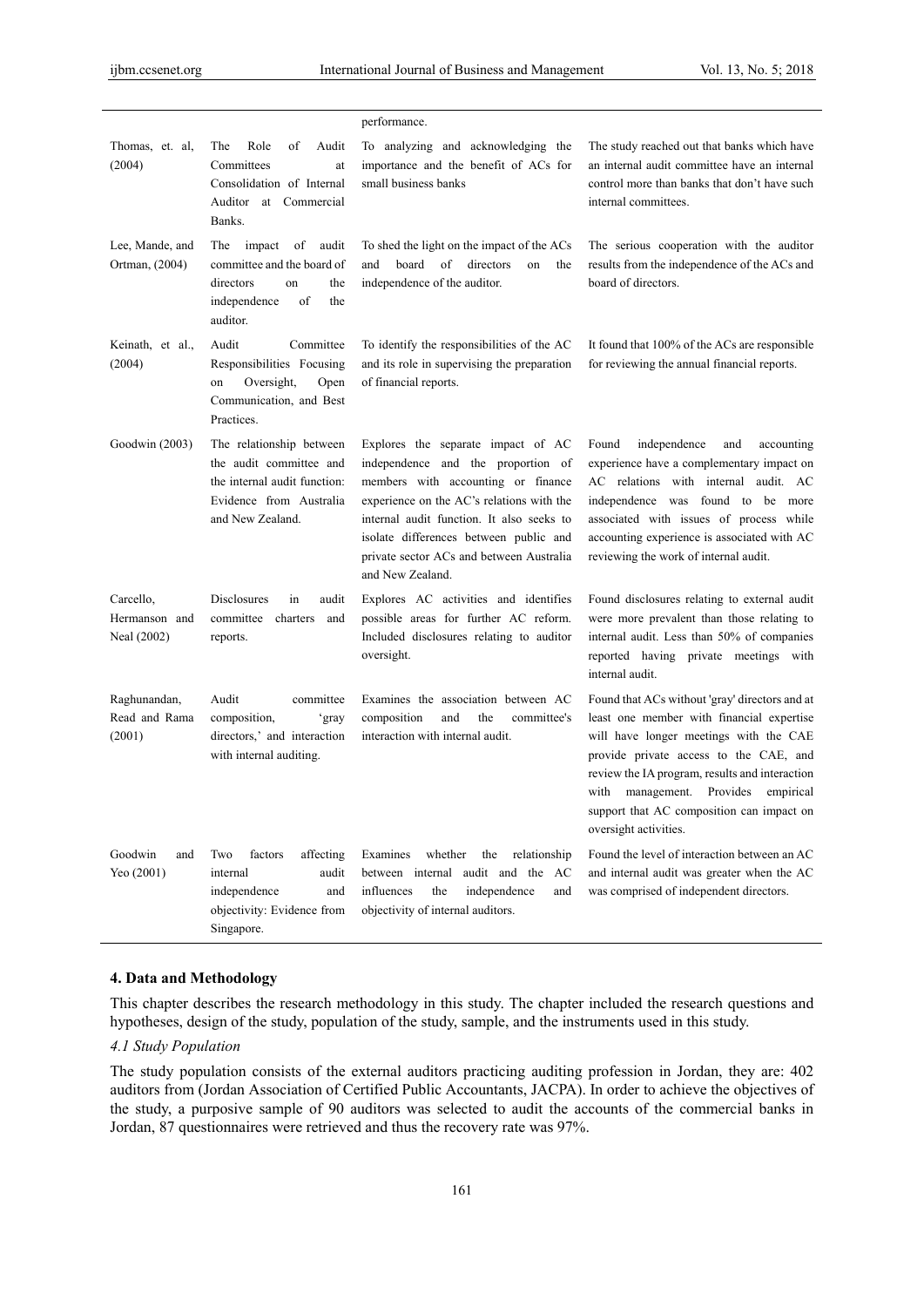## *4.2 Demographic Data*

Table 2 shows the distribution of the sample study according to the demographic variables

| <b>Variables</b> | <b>Measure</b>      | Frequency      | Percentage |  |
|------------------|---------------------|----------------|------------|--|
|                  | Partner             | 5              | 5.7%       |  |
|                  | Manager             | 9              | 10.3%      |  |
| Career level     | Supervisor          | 23             | 26.5%      |  |
|                  | Senior Auditor      | 42             | 48.2%      |  |
|                  | Junior Auditor      | 8              | 9.3%       |  |
|                  | <b>Total</b>        | 87             | 100.0%     |  |
|                  | Ph.D.               | 3              | 3.5%       |  |
|                  | Master              | 28             | 32.2%      |  |
| Qualification    | Bachelor            | 56             | 64.3%      |  |
|                  | <b>Total</b>        | 87             | 100.0%     |  |
|                  | Accountancy         | 67             | 77%        |  |
|                  | Finance and Banking | 9              | 10.3%      |  |
| Specialization   | Finance Management  | 11             | 12.7%      |  |
|                  | <b>Total</b>        | 87             | 100.0%     |  |
|                  | Less than 5 years   | $\overline{4}$ | 4.6%       |  |
|                  | From 5 to $< 10$    | 17             | 19.5%      |  |
| Experience       | From 10 to $<$ 15   | 36             | 41.4%      |  |
|                  | More than 15        | 30             | 34.5%      |  |
|                  | <b>Total</b>        | 87             | 100.0%     |  |
|                  | Less than 30 years  | $\tau$         | 8%         |  |
|                  | From 30 to 40       | 23             | 26.4%      |  |
| Age              | From 41 -50         | 44             | 50.6%      |  |
|                  | More than 50        | 13             | 15%        |  |
|                  | <b>Total</b>        | 87             | 100.0%     |  |

Table 2. Frequency distribution of demographic data

#### *4.3 Study Tools*

Researcher designed questionnaire to gather primary data from external auditors after returning to the theoretical literature, and earlier studies related.

The survey consisted of (46) item represented the study variables, all items of the questionnaire were measured by a 5-point Likert scale with anchors ranging from 1=strongly disagree to 5=strongly agree.

Then the cells have been identified along the five Likert scale (lower and upper limits) as follows:

• Arithmetic average was considered normal (default) is the answer (3) and represents a "neutral."

• The term has been calculated according to the following equation: higher weight minus the lowest weight range =  $\leftarrow$  (5 - 1=4)

The division averages for answers to five degrees represent a degree of agreement (strongly agree, agree, neutral, disagree, and strongly disagree).

• The length of the cell was calculated according to the following equation: Range  $\div$  number of levels  $=$  length of the cell  $4 \div 3 = 1.33$ 

Added value of the length of the cell  $(1.33)$  to the beginning of the scale (the lowest value in the scale, namely, (1) to determine the upper limit for the first cell, and thus becomes the length of the cells as shown in Table 3.

Table 3. The length of the cells five Likert scale

| Categories                          | <b>Relative Importance</b> |
|-------------------------------------|----------------------------|
| From $(1.00)$ to less than $(2.33)$ | Low                        |
| From $(2.33)$ to less than $(3.66)$ | Moderate                   |
| From $(3.66)$ to $(5.00)$           | High                       |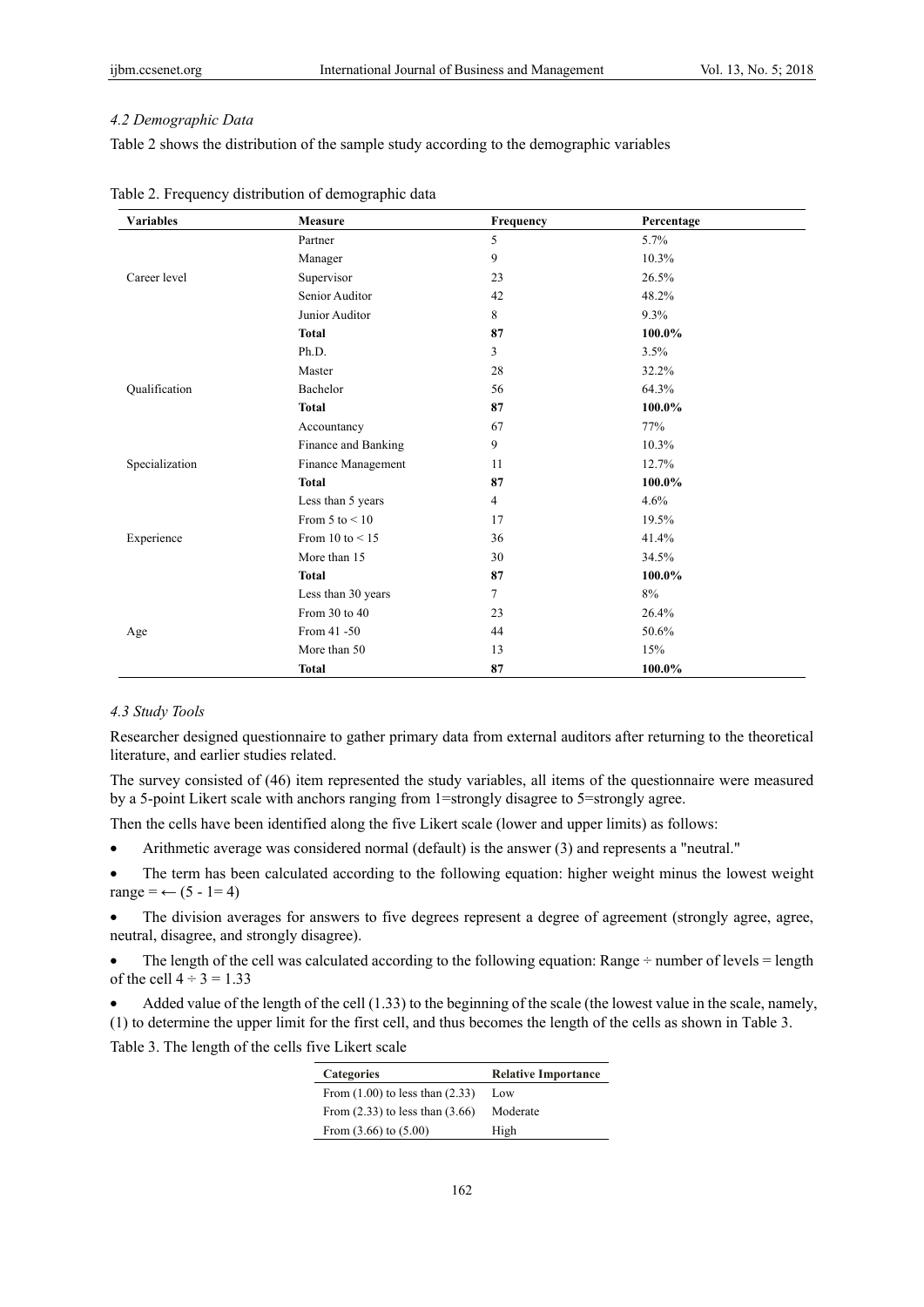#### *4.4 Statistical Treatment*

The study has analyzed collected data via Statistical Package for the Social Sciences (SPSS) and to achieve the objectives of this study as follows:

1. Frequencies and percentages: where it was used to describe the social data for the study sample of respondents.

2. Arithmetic average and standard deviation: where they were used to judge the response of the study sample on the variables of the study.

3. Cronbach alpha reliability coefficient and factor analysis in order to verify the reliability and validity of research tool.

4. Multiple regression method: To measure the effect of the relationship between more than one independent variable and the dependent variable.

5. Stepwise regression method: To compare the change in explanatory power of models by adding variables, in order to determine which variable.

## *4.5 Reliability Tests*

To test the reliability of study tool, Cronbach's Alpha was used and the results revealed a Cronbach's alpha coefficient was (0.848) for all items, and values of ( $\alpha$ ) range (0.743 to 0.825), which refers the questionnaire is reliable. The values of  $(\alpha)$  of the study variables of the study were as in Table 4.

#### Table 4. Reliability tests and data summary

| <b>Variable</b>                              | No. of Items | Reliability Coefficient $(\alpha)$ |
|----------------------------------------------|--------------|------------------------------------|
| <b>Audit Committee Functions</b>             | 12           | 0.781                              |
| <b>Audit Committee Responsibilities</b>      | 10           | 0.743                              |
| <b>Audit Committee Powers</b>                | 12           | 0.785                              |
| <b>Audit Committees' Practices</b>           | 34           | 0.825                              |
| Enhancing the Independence of Internal Audit | 12           | 0.762                              |
| <b>General rate</b>                          | 46           | 0.848                              |

#### *4.6 Analysis of the Responses of the Study Sample Members*

The responses of the sample were presented using statistical descriptive measures; the arithmetic means, standard deviations, grade and materiality were calculated.

#### **First: Internal Audit Committee Practices, including:**

## **1. Functions of the Audit Committee**

| <b>Item</b><br>No. | Paragraph                                                                                                                     | <b>Means</b> | Std. Dev. | <b>Relative</b><br>Important | Rank |
|--------------------|-------------------------------------------------------------------------------------------------------------------------------|--------------|-----------|------------------------------|------|
|                    | To ensure that the audit committees evaluate the effectiveness and                                                            |              |           |                              |      |
|                    | quality of the internal audit in accordance with the standards of<br>professional performance.                                | 3.862        | 0.891     | High                         | 5    |
| 2                  | To ensure that the audit committees follow the rules and regulations<br>related to internal audit functions and approve them. | 3.770        | 0.859     | High                         | 10   |
|                    | To ensure that the audit committees check and examine the                                                                     |              |           |                              |      |
| 3                  | performance strategy of the internal audit and the annual plan and<br>approve them.                                           | 3.842        | 0.901     | High                         | 7    |
|                    | To ensure that the audit committees are acquainted with the task of                                                           |              |           |                              |      |
| 4                  | strengthening the independence of the internal audit regarding the<br>appointment of audit director and dismissing him.       | 3.897        | 0.928     | High                         | 3    |
|                    | To ensure that the audit committees are acquainted with the function                                                          |              |           |                              |      |
| 5                  | of strengthening the independence of internal audit to verify the                                                             | 3.874        | 0.938     | High                         | 4    |
|                    | adequacy of human resources to perform the activity.                                                                          |              |           |                              |      |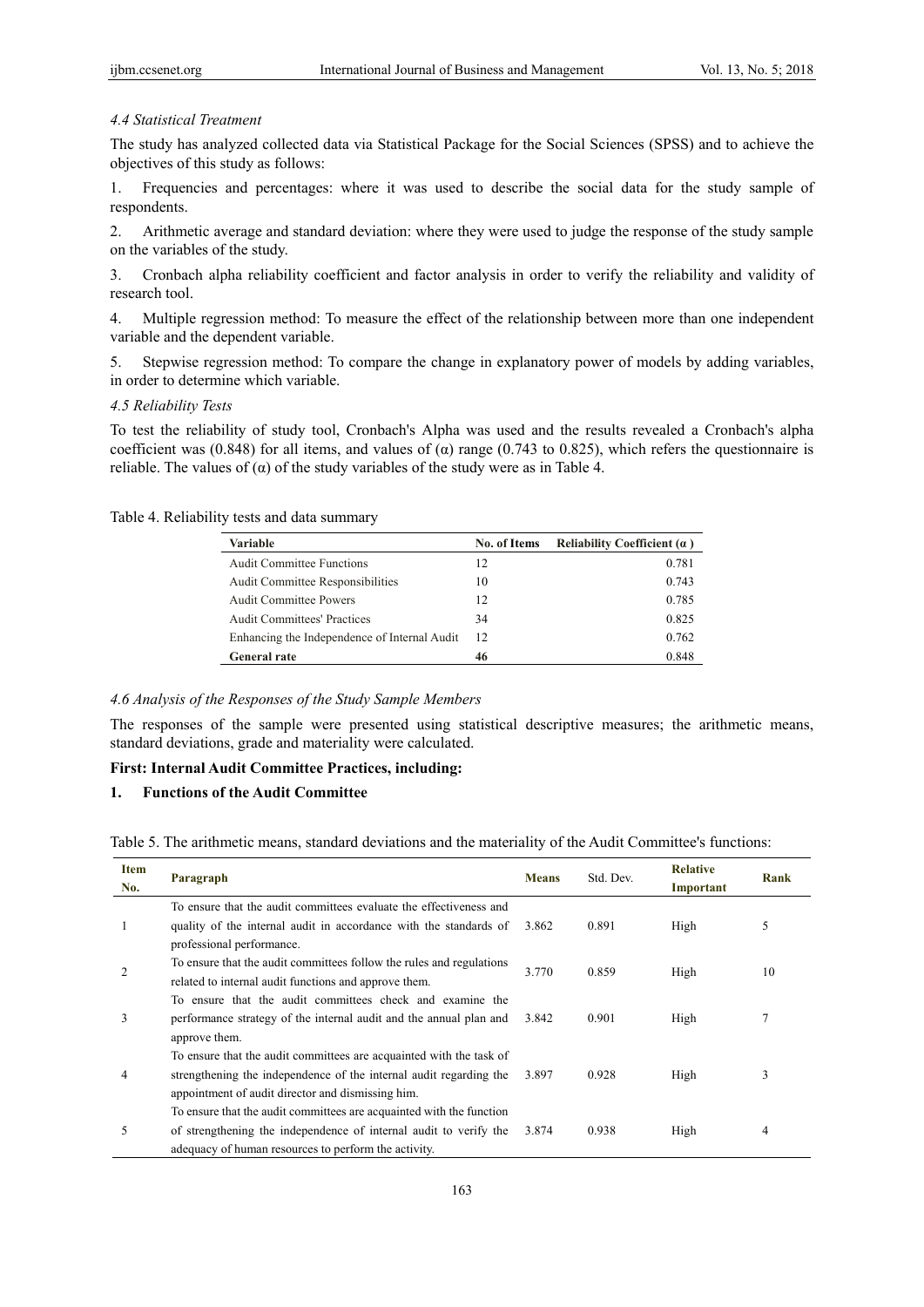| 6               | To ensure that the Audit Director has the freedom to contact directly<br>with the Audit Committees to discuss important issues.                                               | 3.782 | 0.933 | High | 9  |
|-----------------|-------------------------------------------------------------------------------------------------------------------------------------------------------------------------------|-------|-------|------|----|
|                 | To ensure that there are no restrictions on auditors when performing<br>their duties.                                                                                         | 3.690 | 0.853 | High | 12 |
| 8               | To ensure that the audit committees participate in the appointment,<br>promotion and replacement of internal audit teams.                                                     | 3.851 | 0.909 | High | 6  |
| 9               | To ensure that the audit committees check the results of the internal<br>audit that has a legal effect.                                                                       | 4.103 | 0.836 | High | 1  |
| 10              | To ensure that the audit committees examine the internal control<br>system to determine their weaknesses.                                                                     | 4.011 | 0.883 | High | 2  |
| 11              | To ensure that there is coordination and communication between<br>internal and external auditors to achieve complementarily and<br>increase the quality of the audit process. | 3.713 | 0.834 | High | 11 |
| 12              | To ensure that the audit committees are encouraged to strengthen the<br>independence of the internal audit teams.                                                             | 3.836 | 0.938 | High | 8  |
| General average |                                                                                                                                                                               | 3.852 | 0.829 | High |    |

We note from table 5 that the overall scale of the functions of the Audit Committee is high, where the overall average reached (3.852) with a standard deviation of (0.829), the paragraph (To be sure that audit committees will examine the internal audit findings that have legal effect) ranked first with an arithmetic mean of  $(4.103)$ and with a high relative significance, while the paragraph (To be sure that there are no restrictions on auditors in carrying out their duties) was in the last rank with an arithmetic mean of (3.690) and with a high materiality.

#### **2. Responsibilities of the Audit Committee**

| <b>Item</b><br>No. | Paragraph                                                                                                                                             | <b>Means</b> | Std. Dev. | <b>Relative</b><br>Important | Rank |
|--------------------|-------------------------------------------------------------------------------------------------------------------------------------------------------|--------------|-----------|------------------------------|------|
| 13                 | The external auditor considers the procedures of the bank's<br>management in identifying and reducing the risks of fraud.                             | 3.920        | 0.750     | High                         | 4    |
| 14                 | The external auditor takes into account the bank's procedures to help<br>detect and reduce fraud.                                                     | 3.954        | 0.791     | High                         | 2    |
| 15                 | To ensure that the audit committees supervise the internal control<br>system applied by the bank.                                                     | 3.885        | 0.722     | High                         | 5    |
| 16                 | To ensure checking of any possible misuse or infringement of the<br>control system by the bank's management.                                          | 3.816        | 0.724     | High                         | 8    |
| 17                 | Comparisons of current financial results with previous, prospective<br>and expected results are reviewed.                                             | 4.023        | 0.792     | High                         | 1    |
| 18                 | To ensure that the audit committees conduct a quarterly analysis of<br>the main reserves.                                                             | 3.828        | 0.735     | High                         | 7    |
| 19                 | Management procedures are reviewed and documented for all<br>significant estimates used in the financial reporting.                                   | 3.805        | 0.713     | High                         | 9    |
| 20                 | The assessment and documentation of management input are<br>examined with respect to the manual handling of daily entries and<br>the closure process. | 3.839        | 0.745     | High                         | 6    |
| 21                 | To ensure that audit committees develop a program for the staff and<br>auditors about fraud and immoral conduct.                                      | 3.713        | 0.746     | High                         | 10   |
| 22                 | Audit committees are encouraged to see other insights and guidance<br>concerning implementing or strengthening fraud reduction<br>measures.           | 3.931        | 0.744     | High                         | 3    |
|                    | General average                                                                                                                                       | 3.871        | 0.702     | High                         |      |

Table 6. The arithmetic means, standard deviations and the materiality of the Audit Committee's responsibilities paragraphs

We note from table 6 that the overall scale of the responsibilities of the Audit Committee is high, where the overall mean was (3.871) with a standard deviation of (0.702),the paragraph (To be acquainted with the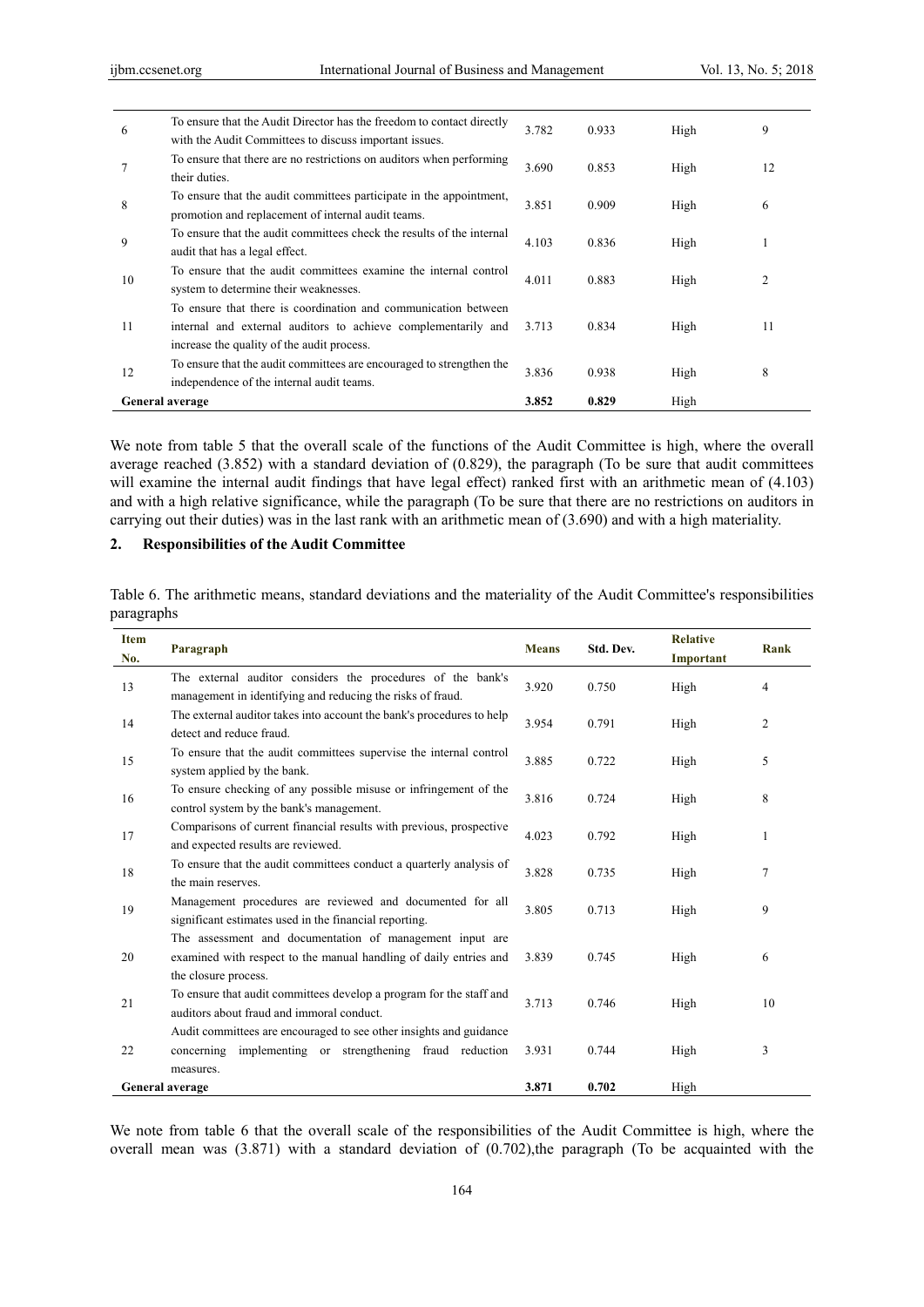comparisons of current financial results with the previous, subsequent and expected results) ranked first with a mean of (4.023) and with a high relative significance, while the paragraph (To be sure that the audit committees have established programs for staff and auditors to report on fraud and immoral behavior) ranked last with a mean of (3.713) and with a high relative significance.

## **3. The Powers of the Audit Committee**

Table 7. The arithmetic means, standard deviations and materiality of the powers of the audit committee paragraphs

| Item<br>No. | Paragraph                                                                                                                                                                                                             | <b>Means</b> | Std. Dev. | <b>Relative</b><br>Important | <b>Rank</b> |
|-------------|-----------------------------------------------------------------------------------------------------------------------------------------------------------------------------------------------------------------------|--------------|-----------|------------------------------|-------------|
| 23          | To ensure that the audit committees monitor the extent of<br>comprehensiveness of the external audit of the bank's work.                                                                                              | 3.816        | 0.815     | High                         | 8           |
| 24          | To ensure that the audit committees verify the existence of<br>coordination between the work of internal and external audit in case<br>of more than one external auditor.                                             | 3.609        | 0.812     | Moderate                     | 11          |
| 25          | To ensure that the audit committees review the observations<br>contained in the reports of the Central Bank, the external auditor and<br>the procedures taken.                                                        | 3.552        | 0.759     | Moderate                     | 12          |
| 26          | To ensure that the audit committees study the annual internal audit<br>plan and review the observations contained in the inspection reports<br>and internal audit reports.                                            | 3.897        | 0.807     | High                         | 6           |
| 27          | To ensure that the audit committees review the financial statements<br>of the bank before presenting them to the Board of Directors.                                                                                  | 3.945        | 0.798     | High                         | 4           |
| 28          | To ensure that the audit committees check that the bank is complying<br>with the policy of the Central Bank's provisions regarding adequacy<br>of provisions.                                                         | 3.989        | 0.755     | High                         | 2           |
| 29          | To ensure that the audit committees verify the existence of<br>non-performing debts or impaired debts.                                                                                                                | 4.034        | 0.813     | High                         | 1           |
| 30          | To ensure that the audit committees verify the accuracy and integrity<br>of the accounting and control procedures and their compliance.                                                                               | 3.941        | 0.854     | High                         | 5           |
| 31          | To ensure that the audit committees shall comply with the laws,<br>regulations and orders to which the Bank's business is subject.                                                                                    | 3.966        | 0.769     | High                         | 3           |
| 32          | To ensure that the audit committees to study the issues presented to<br>them by the Board of Directors.                                                                                                               | 3.713        | 0.761     | High                         | 10          |
| 33          | To ensure that the audit committees express their opinion on any<br>unusual transaction or issue.                                                                                                                     | 3.747        | 0.810     | High                         | 9           |
| 34          | To ensure that the work of the audit committee is carried out under<br>the supervision of the Board of Directors and submits the reports and<br>recommendations of the results of practicing its powers to the Board. | 3.828        | 0.810     | High                         | 7           |
|             | General average                                                                                                                                                                                                       | 3.836        | 0.731     | High                         |             |

We note from table 7: That the general measure level of the paragraphs of the powers of the ACs is high, where the arithmetic mean had reached(3.836) with a standard deviation of (0.731), the paragraph (To be sure that ACs will verify the existence of the non - functioning debt or bad debt) was in the first rank with an arithmetic mean of (4.034) with high relative significance, while the paragraph (To be sure that the ACs review the observations contained in the reports of the Central Bank, the external auditor and the measures taken thereon) was at the last rank with arithmetic mean of (3.552) and with an average materiality.

To compare the practices of internal ACs, the following table was prepared: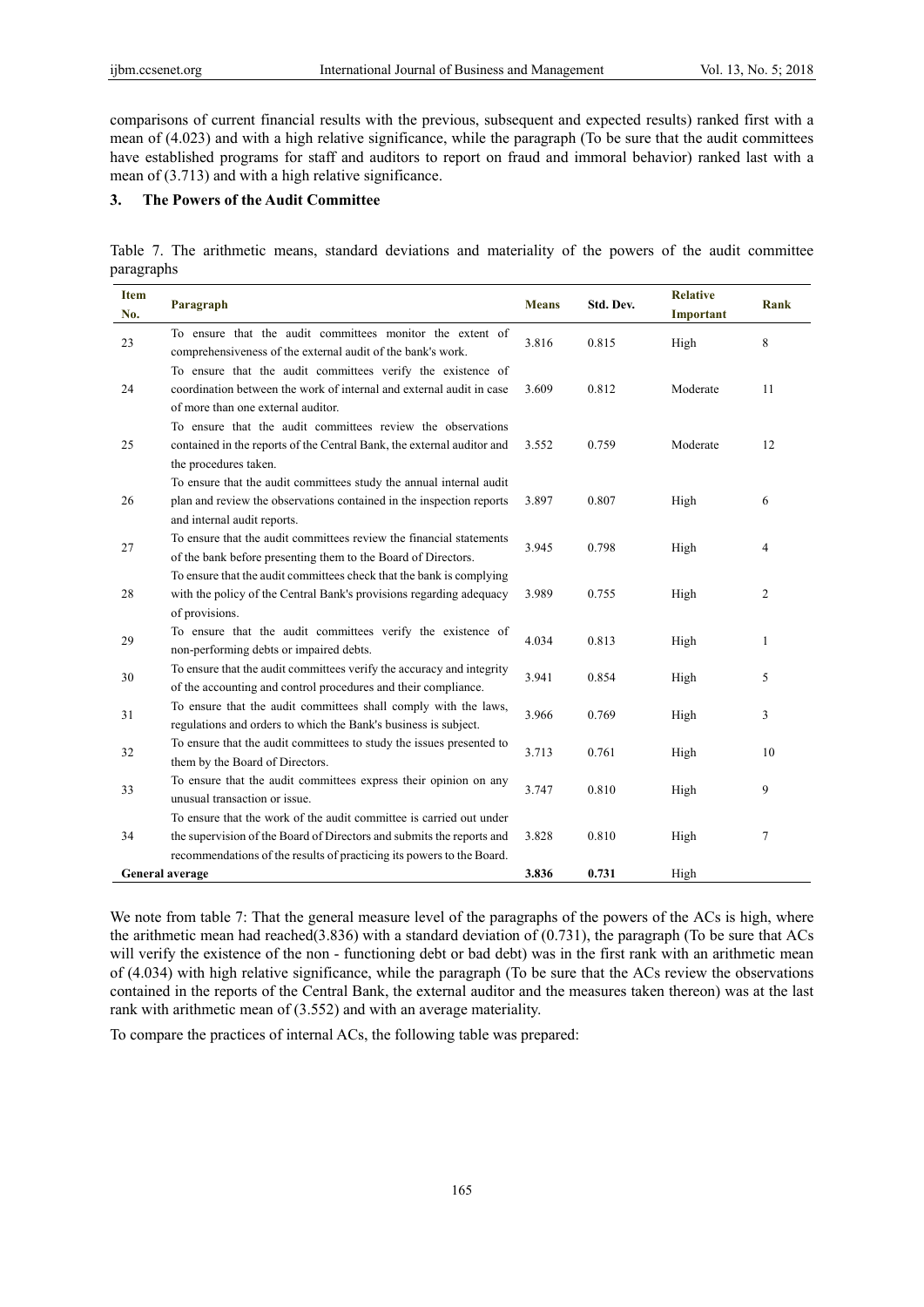| Table 8. To calculate arithmetical means, standard deviations and overall materiality |  |  |  |  |
|---------------------------------------------------------------------------------------|--|--|--|--|
|                                                                                       |  |  |  |  |

| Item No. | Paragraph                               | <b>Means</b> | Std. Dev. | <b>Relative Important</b> | Rank |
|----------|-----------------------------------------|--------------|-----------|---------------------------|------|
|          | <b>Audit Committee Functions</b>        | 3.852        | 0.829     | High                      |      |
|          | <b>Audit Committee Responsibilities</b> | 3.871        | 0.702     | High                      |      |
|          | <b>Audit Committee Powers</b>           | 3.836        | 0.731     | High                      |      |
|          | <b>Audit Committees' Practices</b>      | 3.853        | 0.587     | High                      |      |

The results of table 8 indicates that the level of internal audit committees' practices in terms of materiality is high, the arithmetic mean reached (3.853) with a standard deviation of (0.587), also the table showed that (the responsibilities of the Audit Committee) came in the first rank with an arithmetic mean of (3.871) and a standard deviation of (0.702), with a high relative significance, while (the powers of the audit committee) ranked last with an arithmetic mean of  $(3.836)$  and standard deviation of  $(0.731)$ , with a high materiality.

#### **Second: Independency of Internal Audit**

Table 9. The arithmetic means, standard deviations and materiality of the independency of internal audit paragraphs

| <b>Item</b> | Paragraph                                                                                                                                                         | <b>Means</b> | Std. Dev. | <b>Relative</b> | Rank           |
|-------------|-------------------------------------------------------------------------------------------------------------------------------------------------------------------|--------------|-----------|-----------------|----------------|
| No.         |                                                                                                                                                                   |              |           | Important       |                |
| 35          | The appointment of internal auditors by the Board of Directors and<br>not by the bank's executive management shall enhance the<br>independence of internal audit. | 3.874        | 0.950     | High            | 9              |
| 36          | Linking the activities of the bank's executive management with<br>internal auditors will enhance the independence of internal audit.                              | 3.989        | 0.896     | High            | $\overline{2}$ |
| 37          | The confidence of users of financial statements in fraud prevention<br>procedures will enhance the independence of internal audit.                                | 3.690        | 0.767     | High            | 12             |
| 38          | The appointment of qualified and experienced auditors will enhance<br>the independence of internal audit.                                                         | 3.920        | 0.866     | High            | 5              |
| 39          | The internal auditors' avoidance of the pressures that may be<br>exercised by the bank's management will enhance the independency<br>of the internal audit.       | 3.954        | 0.888     | High            | 4              |
| 40          | The quality of internal audit reports contributes to enhancing the<br>independence of internal audit.                                                             | 4.011        | 0.883     | High            | $\mathbf{1}$   |
| 41          | Adherence to by-laws, regulations and standards of professional and<br>ethical performance will increase the level of internal audit<br>independency.             | 3.759        | 0.862     | High            | 11             |
| 42          | Knowledge of international accounting standards and generally<br>accepted principles will enhance the independence of internal audit.                             | 3.770        | 0.803     | High            | 10             |
| 43          | Direct and ongoing supervision by the internal audit manager on<br>internal control systems will contribute to enhance the independence<br>of internal audit.     | 3.885        | 0.945     | High            | 8              |
| 44          | Periodic review of the bank's operational operations will enhance the<br>independence of internal audit.                                                          | 3.897        | 0.778     | High            | 7              |
| 45          | Compliance with governance guidelines and Basel Committee<br>requirements will contribute in enhancing internal audit<br>independence.                            | 3.966        | 0.908     | High            | 3              |
| 46          | Delegating or granting some of the powers of the Audit Manager to<br>the Audit Team contribute in enhancing the independence of internal<br>audit.                | 3.908        | 0.858     | High            | 6              |
|             | General average                                                                                                                                                   | 3.885        | 0.808     | High            |                |

We note from table 9 that the general measure of the independency of internal audit level paragraphs is high, where the arithmetic mean reached (3.885) with a standard deviation of (0.808),the paragraph stated that(The degree of quality of internal audit reports contribute in strengthening the independency of the internal audit) ranked first with an arithmetic mean of (4.011) and with a high relative significance, while the paragraph (The confidence of users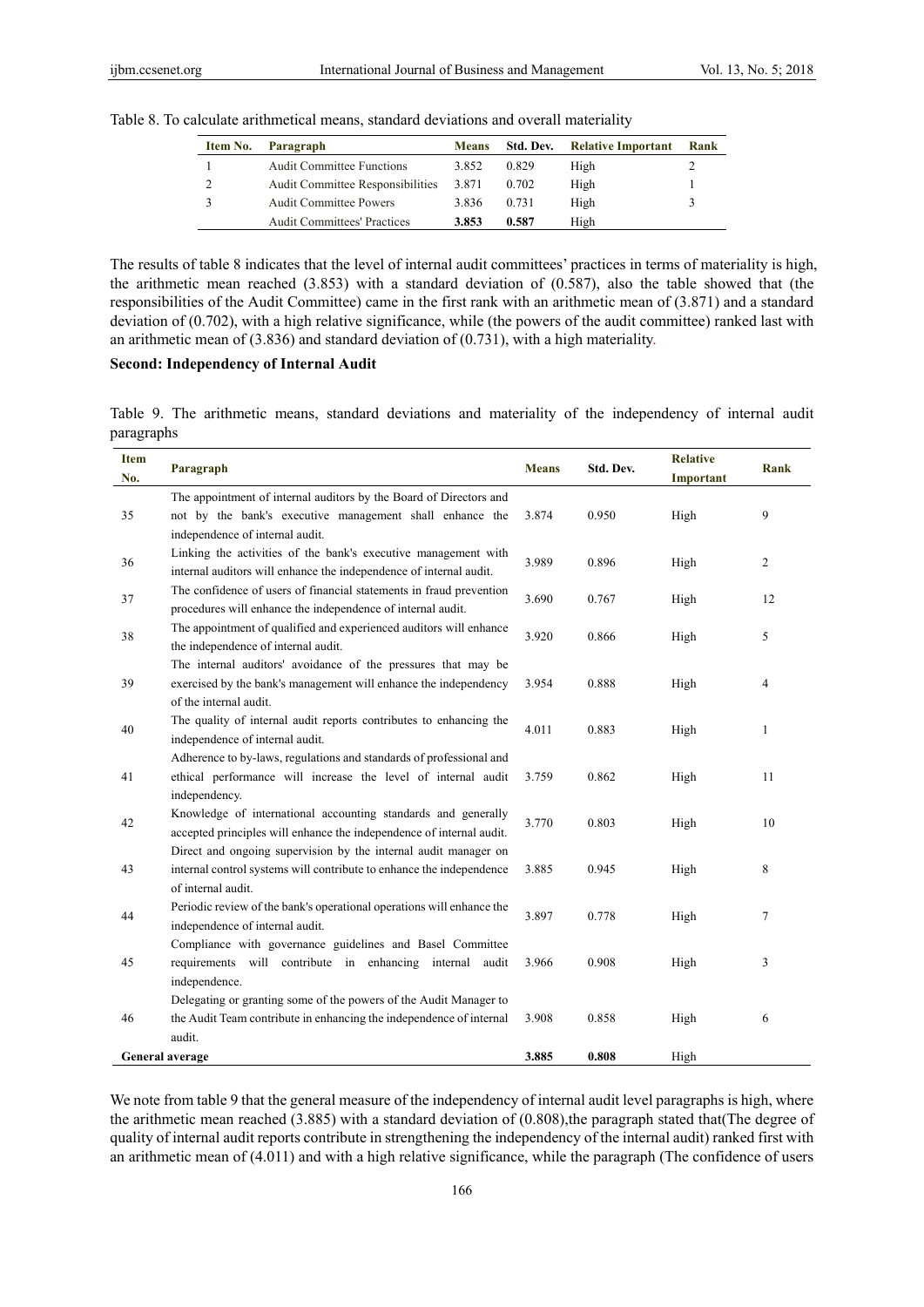of financial statements in fraud prevention and fraud procedures will enhance the independence of internal audit) ranked last with an arithmetic mean of (3.690) and with high materiality.

*4.7 Test the Hypotheses of The Study* 

The main hypothesis of the study was tested using multiple regression analysis; and the following is the results of testing hypothesis:

4.7.1 The Major Hypothesis

**H0**: There is no statistically significant impact of the internal audit committees' practices on the independence of internal audit services in the Jordanian commercial banks.

|  |  |  |  |  | Table 10. Examine the Impact of Internal ACs practices on enhancing the independence of internal audit |  |
|--|--|--|--|--|--------------------------------------------------------------------------------------------------------|--|
|  |  |  |  |  |                                                                                                        |  |

|                                              | Sample Summary |       |       |            | Analysis of Variance ANOVA    |        |        |  |
|----------------------------------------------|----------------|-------|-------|------------|-------------------------------|--------|--------|--|
| The Dependent Variable                       |                | $R^2$ |       | Adj. $R^2$ | The Calculated Values<br>of F |        | Sig(F) |  |
| Enhancing the Independence of Internal Audit | 0.715          |       | 0.511 | 0.492      |                               | 40.258 | 0.000  |  |

Table 10 shows the existence of moral effect of (practices of internal ACs) approved to (enhance the independence of internal audit), where the value of  $(F = 40.258)$  at significant level of (SigF= 0.000) which is less than (0.05), the value of correlation coefficient  $(R = 0.715)$  indicated the strength of the relationship between the independent variables and the dependent variable, the value of coefficient of determination ( $R^2 = 0.511$ ) also indicated that a ratio of (51.1%)of variance in (internal audit independency) can be explained by the variance in the (internal ACs practices) combined together, with any other factors remaining constant.

Therefore, we reject the main nihilism study hypothesis and accept the alternative hypothesis which is stated:

"There is a statistically significant impact on the practices of internal ACs on the independence of internal audit services in the Jordanian commercial banks".

Table 11. Regression Coefficient for the Impact of Internal ACs practices on enhancing the independence of internal auditing

| <b>Regression Coefficients</b> |                  |                |                     |        |       |  |  |
|--------------------------------|------------------|----------------|---------------------|--------|-------|--|--|
| Independent Variables          | Coefficients (B) | Standard Error | Calculated T Values | Sig(T) | VIF   |  |  |
| <b>AC</b> Functions            | 0.276            | 0.071          | 3.876               | 0.000  | 1.107 |  |  |
| AC Responsibilities            | 0.437            | 0.100          | 4.388               | 0.000  | 1.257 |  |  |
| AC Powers                      | 0.293            | 0.085          | 3.447               | 0.001  | 1.157 |  |  |
| <b>Fixed Regression</b>        | 0.027            | 0.427          | 0.063               | 0.950  |       |  |  |

**Test H01**: There is no impact of the functions of the internal audit committees on enhancing the level of independence of the internal audit services in the Jordanian commercial banks.

We note from table (10) above, that the regression coefficients indicated that the value of the coefficient of (internal ACs functions) reached  $(B = 0.276)$ , which is a significant impact, where the value of (t) is (3.876) and at a significant level of (Sig =  $0.000$ ), therefore we reject the first hypothesis and accept the alternative one, which states that:

"There is an impact of the functions of the internal ACs on enhancing the level of independency of internal audit services in the Jordanian commercial banks".

**Test H02**: There is no impact of the responsibilities of the internal ACs on enhancing the level of independency of the internal audit services in the Jordanian commercial banks.

We note from table (10) above, that the regression coefficients indicated that the value of the coefficient at (internal ACs responsibilities) reached  $(B= 0.437)$ , which is a significant impact, where the value of (t) has reached (4.388) at a significant level of (Sig =  $0.000$ ), therefore we reject the second hypothesis, and accept the alternative one, which states that:

"There is an impact of the responsibilities of internal ACs on enhancing the level of independence of the internal audit services in Jordanian commercial banks".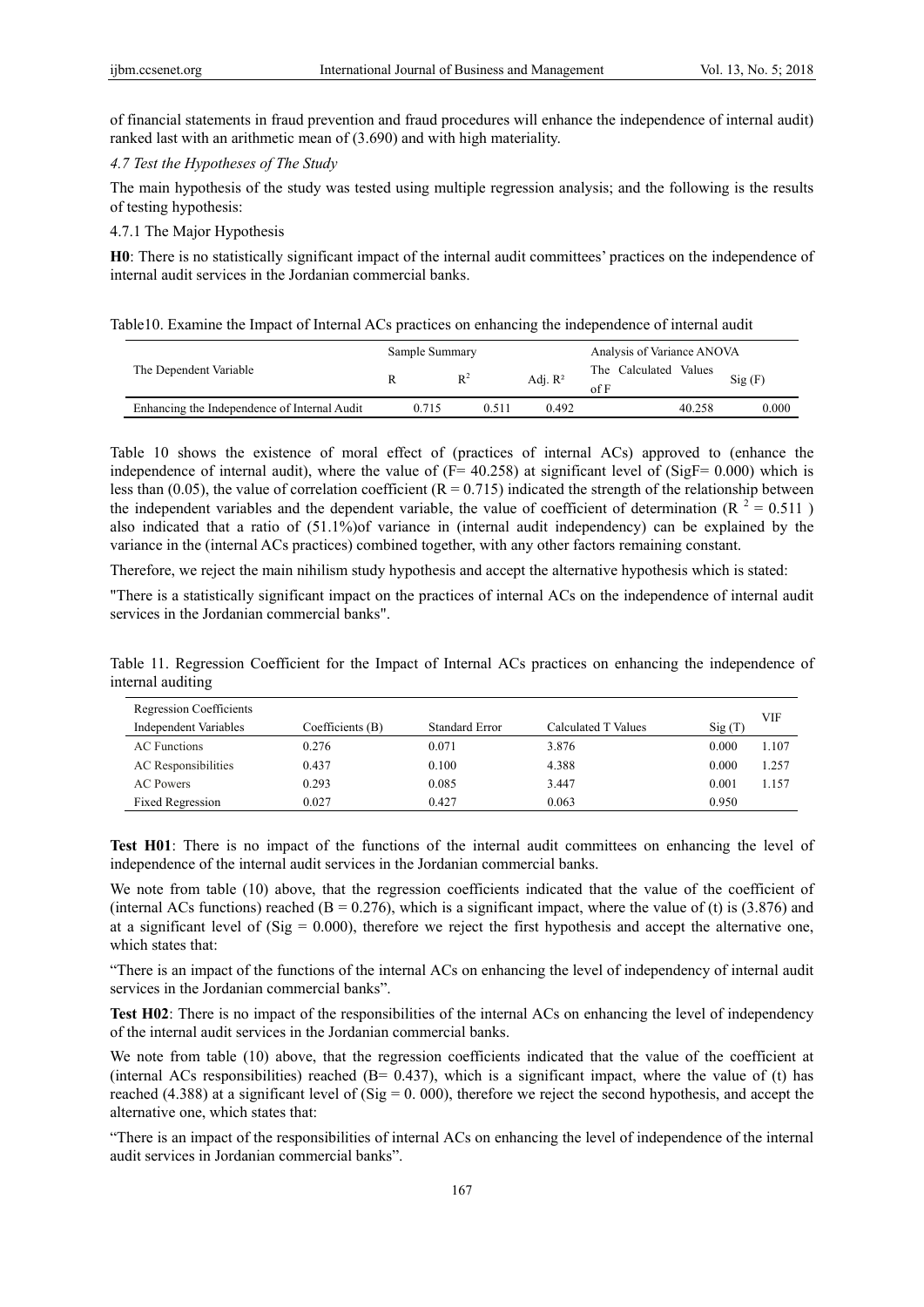**Test H03**: There is no impact on the powers of the internal ACs on enhancing the level of independency of the internal audit services in the Jordanian commercial banks**.**

We note from table (10) above, we note that regression coefficients indicated that the value of coefficient at (internal AC powers) reached  $(B = 0.293)$ , which is a significant impact, where the value of (t) has reached (3.447) at a significant level of (Sig  $= 0.001$ ), therefore we reject the third hypothesis, and accept the alternative one which states that:

"There is an impact of the powers of internal ACs in enhancing the level of independency of the internal audit services in the Jordanian commercial banks".

To demonstrate which of the internal ACs practices had the most significant impact on enhancing the independence of the internal audit bodies, a stepwise regression analysis was performed, and the results were as follows:

| Model  | Enhancing<br>the<br>Independency of Internal<br>Auditing | $\mathbf B$ | <b>Calculated</b><br>(T) Value | $\text{Sig}$ * | (R <sup>2</sup> ) | Calculated<br>(F)Value | $\text{Sig}$ * |
|--------|----------------------------------------------------------|-------------|--------------------------------|----------------|-------------------|------------------------|----------------|
| First  | AC Responsibilities                                      | 0.671       | 6.602                          | 0.000          | 0.344             | 43.588                 | 0.000          |
| Second | AC Responsibilities                                      | 0.556       | 5.590                          | 0.000          | 0.439             | 32.051                 | 0.000          |
|        | <b>AC</b> Functions                                      | 0.282       | 3.714                          | 0.000          |                   |                        |                |
|        | <b>AC</b> Responsibilities                               | 0.437       | 4.388                          | 0.000          |                   |                        |                |
| Third  | <b>AC</b> Functions                                      | 0.276       | 3.876                          | 0.000          | 0.511             | 28.163                 | 0.000          |
|        | <b>AC</b> Powers                                         | 0.293       | 3.447                          | 0.001          |                   |                        |                |

Table12. Results of stepwise regression analysis for the main hypothesis

\* The effect is statistically significant at level ( $\alpha \leq 0.005$ ).

The results of the regression analysis show the order of entry of variables in the regression model, which represents the impact of internal ACs practices on enhancing the independence of the internal audit. It was found that (the responsibilities of internal ACs) ranked first with (34.4 %) of the dependable variance (independency of internal audit), and when adding the dimension of (The functions of internal ACs) in the second model, the proportion of interpretation increased to(43.9%),and it was increased to (51.1%) when we add(the powers of committees of internal audit), it was also found that the impact of the variables had a significant impact at a level of significance less than (0.05).

#### **5. Conclusion**

Through testing hypothesis, the study found the following results:

1. There is a statistically significant impact of the internal ACs practices on enhancing the independence of the internal audit bodies in the Jordanian commercial banks.

2. The responsibilities of the ACs have had the most importantly impact in enhancing the independence of the internal audit bodies, followed by the impact of the functions of the internal ACs, while the powers of the audit committees came in last.

3. The relative importance of the variables of the study was: The responsibilities of the ACs, the functions of the ACs, the powers of the ACs.

#### *5.1 Recommendations*

Based on the results of the study, the researcher recommends the following:

1. The need to enact and amend laws to ensure that the ACs have full powers to supervise all matters related to the internal audit bodies in order to enhance their independence.

2. ACs needs to take further action to strengthen its responsibilities and functions with a view to enhancing the independence of the internal audit bodies.

3. Urge researchers to conduct further research on audit committee practices in the industrial, commercial and service sectors.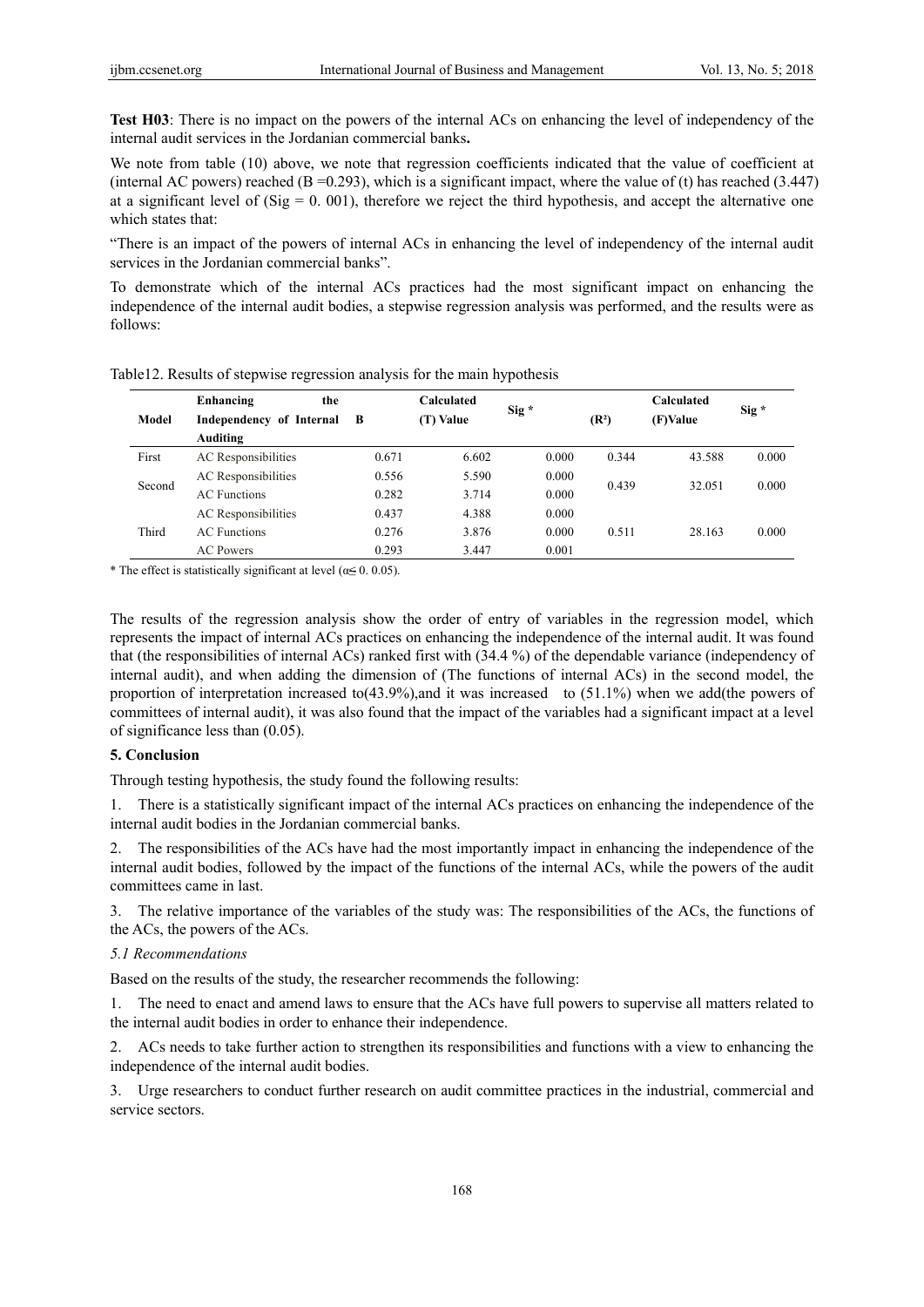#### **References**

- American Institute of Certified Public Accountants. (AICPA, 1978). Audit Committees, Answer to Typical Question about Their Organization and Operating, New York. P11.
- Arens, A. A., Elder, R. J., & Mark, S. B. (2010). *Auditing and Assurance Services: An Integrated Approach* (10th ed.).
- Braiotta, L. (2010). *The audit committee handbook* (5th ed.). John Wiley & Sons, USA, p 24.
- Carcello, J. V., D. R. Hermanson, & Neal, T. L. (2002). Disclosures in audit committee charters and reports. *Accounting Horizons, 16*(4), 291-304. https://doi.org/10.2308/acch.2002.16.4.291`
- Chris, M. (2003). The Relationship between Corporate Governance, Transparency and Financial Disclousue, Selected issues in corporate governance: regional and country experiences, United Nations conference on Trade and Development, New York.
- Christopher, J., Sarens, G., & Leung, P. (2009). A critical analysis of the independence of the internal audit function: evidence from Australia. *Accounting, Auditing and Accountability Journal, 22*(2), 200-220. https://doi.org/10.1108/09513570910933942
- Dahdouh, H. (2008). The Role of the Audit Committee in Improving the Efficiency and Effectiveness of Internal Control Systems in Companies, (Field Study). *Journal of Damascus University for Economic and Legal Sciences*, *24*(1), 249-283.
- Goodwin, J. (2003). The relationship between the audit committee and the internal audit function: Evidence from Australia and New Zealand. *International Journal of Auditing, 7*, 263-278. https://doi.org/10.1046/j.1099-1123.2003.00074.x
- Goodwin, J., & Yeo, T. Y. (2001). Two factors affecting internal audit independence and objectivity: Evidence from Singapore. *International Journal of Auditing, 5*, 107-125.
- Institute of Internal Auditors (IIA). (1999). Definition of Internal Auditing. Retrieved from http://www.theiia.org/guidance/standards-and-practices/professional-practicesframework/definition-of-inter nal-auditing
- Institute of Internal Auditors (IIA). (2001). *Independence and Objectivity: A Framework for Internal Auditors*. The Institute of Internal Auditors: Altamonte Springs, FL.
- Jordan Association of Certified Public Accounting. (JACPA). Retrieved from http://jacpa.org.jo
- Jordanian Banking Law. (2000). Central Bank of Jordan. Retrieved from http://www.cbj.gov.jo
- Keinath, A. K., Judith, C., & Walo, N. (2004). Audit Committee Responsibilities Focusing on Oversight, Open Communication, and Best Practices. *CPA Journal.*
- Kevin, L. J. (2000). The Effects of Internal Audit Outsourcing on Financial Statement Users Confidence in Their Protection from Fraudulent Financial Reporting. Unpublished Doctoral Dissertation, the University Of Tennessee, Knoxville, USA.
- Lee, H. Y., & Mande, V., & Ortman, R. (2004). The effect of audit committee and board of director in dependence on auditor resignation. *Auditing a Journal of Practice and Theory, 23*(2), 131-146. https://doi.org/10.2308/aud.2004.23.2.131
- Marrian, I, F. (1988). Audit Committee, Edinburgh, the Institute of Chartered Accountants of Scotland.
- Momani, M. A. (2008). Evaluating the controls of the composition of the audit committees and their working mechanisms in Jordanian joint stock companies to enhance corporate governance, First Scientific Conference, Faculty of Economics, University of Damascus.
- Raghunandan, K., Read, W. J., & Rama, D. V. (2001). Audit committee composition, 'gray directors,' and interaction with internal auditing. *Accounting Horizons, 15*(2), 105-118. https://doi.org/10.2308/acch.2001.15.2.105
- Sarbanes, P., & Oxley, M. (2013). Sarbanes-Oxley Act of 2002 the Public.
- Sekaran, U., & Bougie, R. (2010). *Research methods for business: A skill-building approach* (5th ed.). Haddington: John Wiley & Sons.
- Stewart, J., & Subramaniam, N. (2009). Internal audit independence and objectivity: A review of current literature and opportunities for future research. https://www.researchgate.net/publication/241758765